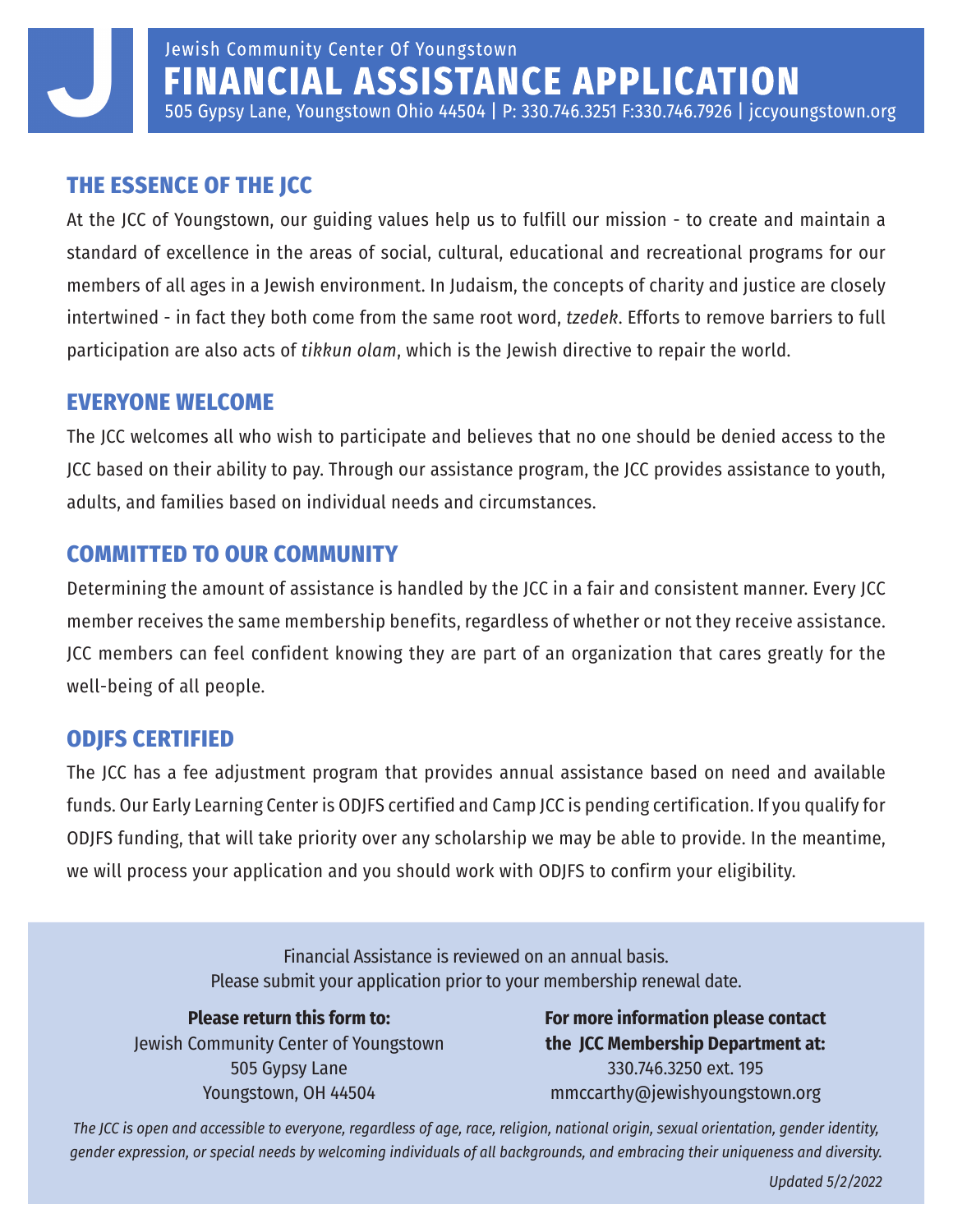## **MEMBERSHIP**

### **ASSISTANCE NEEDED**

| $\Box$ JCC Membership (Page 2)                                                 | $\Box$ Camp JCC | $\Box$ JCC Early Learning Center |
|--------------------------------------------------------------------------------|-----------------|----------------------------------|
| Membership is required for both Camp JCC and Early Learning Center applicants. |                 |                                  |

### **PRIMARY MEMBER**

|                  | First Name _____________________________ Middle Initial ________ Last Name ___________________________________       |
|------------------|----------------------------------------------------------------------------------------------------------------------|
|                  |                                                                                                                      |
|                  |                                                                                                                      |
|                  | Birthdate _______________________________ Home Phone _________________________ Cell Phone __________________________ |
|                  |                                                                                                                      |
|                  |                                                                                                                      |
|                  |                                                                                                                      |
| SECONDARY MEMBER |                                                                                                                      |

| Birthdate _______________________________ Home Phone _______________________ Cell Phone ___________________________ |  |
|---------------------------------------------------------------------------------------------------------------------|--|
|                                                                                                                     |  |
|                                                                                                                     |  |
|                                                                                                                     |  |
|                                                                                                                     |  |

|                   |                |           |            | CHILDREN (AGE 22 AND UNDER) OR ADD-ONS: GRANDCHILDREN/BABYSITTER (ADDITIONAL CHARGE) |                 |
|-------------------|----------------|-----------|------------|--------------------------------------------------------------------------------------|-----------------|
| <b>FIRST NAME</b> | M <sub>l</sub> | LAST NAME | <b>SEX</b> | <b>BIRTHDATE</b>                                                                     | <b>KEYCARD#</b> |
|                   |                |           |            |                                                                                      |                 |
|                   |                |           |            |                                                                                      |                 |
|                   |                |           |            |                                                                                      |                 |
|                   |                |           |            |                                                                                      |                 |
|                   |                |           |            |                                                                                      |                 |
|                   |                |           |            |                                                                                      |                 |
|                   |                |           |            |                                                                                      |                 |
|                   |                |           |            |                                                                                      |                 |

### **EMERGENCY CONTACT**

\_\_\_\_\_\_\_\_\_\_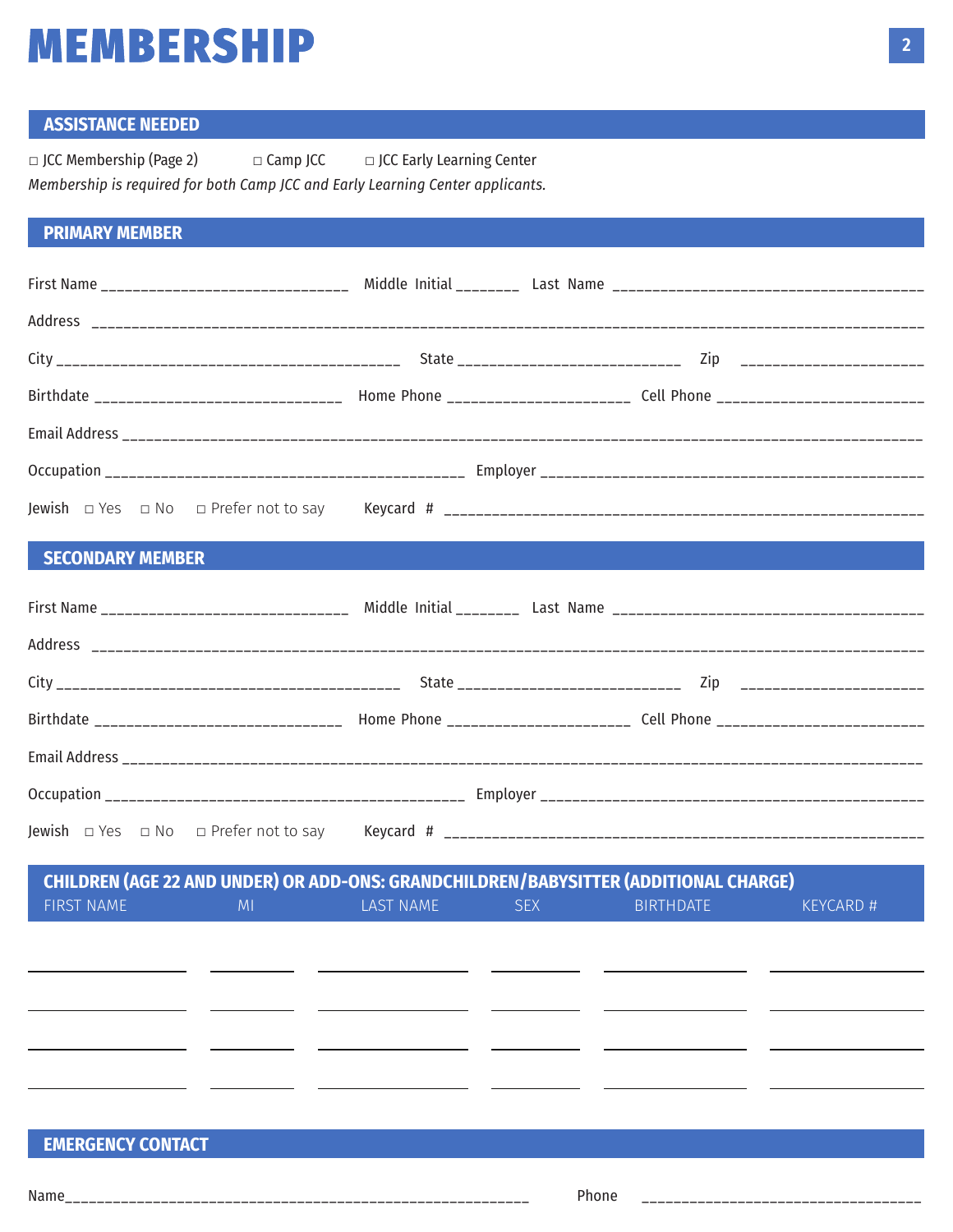## **MEMBERSHIP**

#### **TYPE OF MEMBERSHIP**

| $\Box$ Single Parent Family $\Box$ Two Parent Family $\Box$ Adult 29+ $\Box$ Young Adult $\Box$ Teen $\Box$ Senior Single $\Box$ Senior Couple |  |                                  |                                                                                                                       |  |
|------------------------------------------------------------------------------------------------------------------------------------------------|--|----------------------------------|-----------------------------------------------------------------------------------------------------------------------|--|
| <b>MONTHLY INCOME</b>                                                                                                                          |  | <b>IF UNEMPLOYED</b>             |                                                                                                                       |  |
| <b>Head of Household</b><br><b>Monthly Income</b><br>(include salary,<br>bonuses, commissions)                                                 |  |                                  | Length of Time Unemployed ______________________________<br>Date Planning to Return to Work _________________________ |  |
| <b>Secondary Member</b><br><b>Monthly Income</b><br>(include salary,<br>bonuses, commissions)                                                  |  |                                  | Reason for Unemployment _______________________________                                                               |  |
| Social Security/<br><b>AFDC Income</b>                                                                                                         |  |                                  | What are your options for income? ___________________                                                                 |  |
| <b>Child Support/</b><br><b>Alimony Received</b>                                                                                               |  |                                  |                                                                                                                       |  |
| <b>Unemployment</b><br>Compensation                                                                                                            |  |                                  |                                                                                                                       |  |
| <b>Any Additional Income</b>                                                                                                                   |  | <b>ADDITIONAL ADJUSTMENTS</b>    | Have you received an adjustment of fees for any JCC program                                                           |  |
| <b>Total Monthly Income</b>                                                                                                                    |  | previously? $\Box$ Yes $\Box$ No |                                                                                                                       |  |
| <b>Total Annual</b><br><b>Household Income</b>                                                                                                 |  |                                  | If yes, which programs and when? __________________________                                                           |  |

| <b>MONTHLY EXPENSES</b>                                                                               |  |
|-------------------------------------------------------------------------------------------------------|--|
| <b>Housing</b>                                                                                        |  |
| □ Rent □ Mortgage                                                                                     |  |
| <b>Utilities</b><br>(Include electric, gas,<br>water, trash, etc.)                                    |  |
| <b>Medical</b>                                                                                        |  |
| <b>Other</b><br>(Include phone, cable and<br>internet, car, child care,<br>credit cards, loans, etc.) |  |
| <b>Total Monthly Expenses</b>                                                                         |  |
| How much can you afford<br>to pay monthly?                                                            |  |

Do you have a child enrolled in Akiva Academy?

**□** Yes **□** No

Do you participate in any other services offered by the JCC?

\_\_\_\_\_\_\_\_\_\_\_\_\_\_\_\_\_\_\_\_\_\_\_\_\_\_\_\_\_\_\_\_\_\_\_\_\_\_\_\_\_\_\_\_\_\_\_\_\_\_\_\_\_\_

\_\_\_\_\_\_\_\_\_\_\_\_\_\_\_\_\_\_\_\_\_\_\_\_\_\_\_\_\_\_\_\_\_\_\_\_\_\_\_\_\_\_\_\_\_\_\_\_\_\_\_\_\_\_\_

\_\_\_\_\_\_\_\_\_\_\_\_\_\_\_\_\_\_\_\_\_\_\_\_\_\_\_\_\_\_\_\_\_\_\_\_\_\_\_\_\_\_\_\_\_\_\_\_\_\_\_\_\_\_\_

\_\_\_\_\_\_\_\_\_\_\_\_\_\_\_\_\_\_\_\_\_\_\_\_\_\_\_\_\_\_\_\_\_\_\_\_\_\_\_\_\_\_\_\_\_\_\_\_\_\_\_\_\_\_\_

Do you volunteer at JCC of Youngstown or the Youngstown

\_\_\_\_\_\_\_\_\_\_\_\_\_\_\_\_\_\_\_\_\_\_\_\_\_\_\_\_\_\_\_\_\_\_\_\_\_\_\_\_\_\_\_\_\_\_\_\_\_\_

Area Jewish Federation? **□** Yes **□** No

\_\_\_\_\_\_\_\_\_\_\_\_\_\_\_\_\_\_\_\_\_\_\_\_\_\_\_\_\_\_\_\_\_\_\_\_\_\_\_\_\_\_\_\_\_\_\_\_\_\_

If yes, please provide an explanation: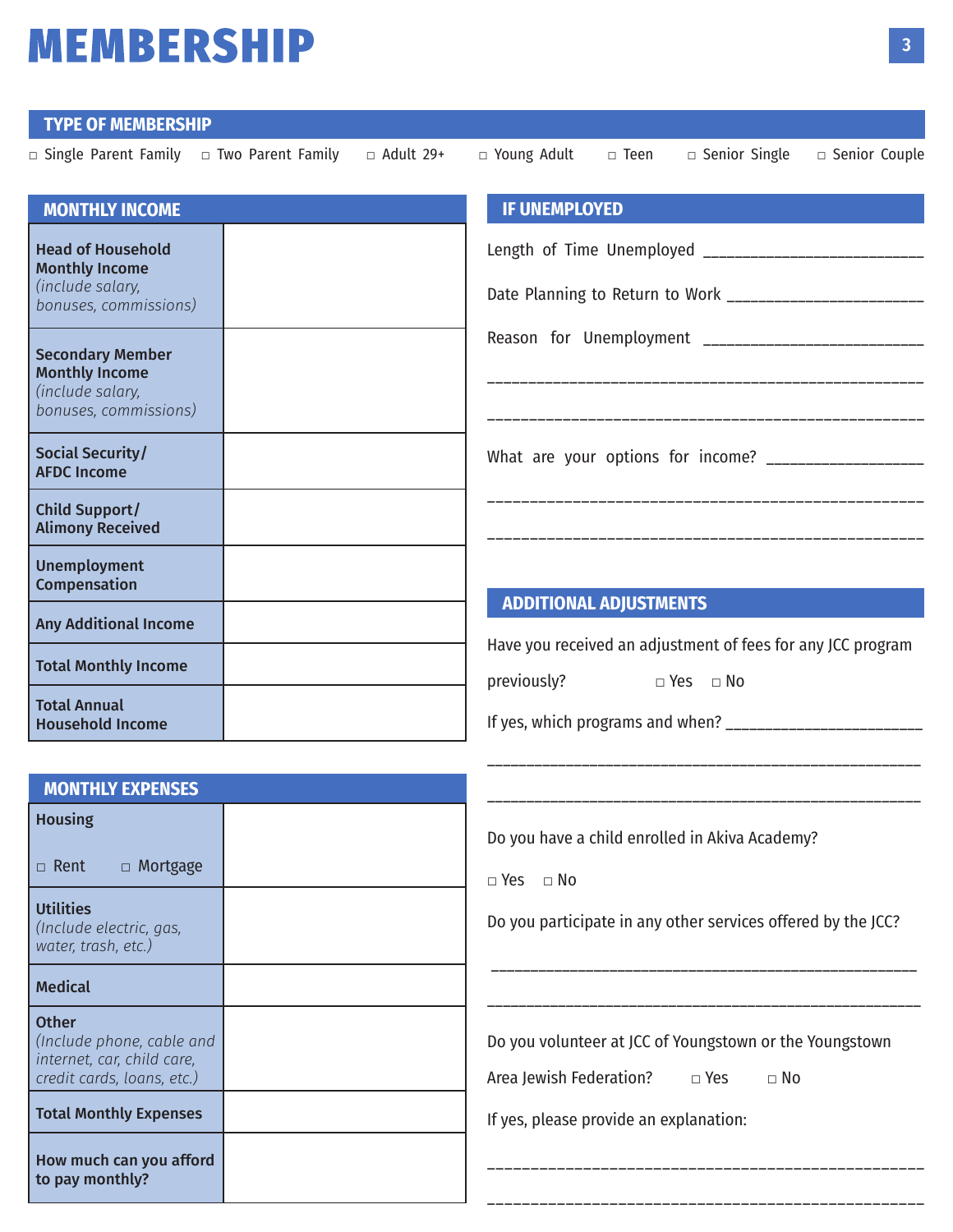## **MEMBERSHIP**

#### **PLEASE ANSWER THE FOLLOWING QUESTIONS**

Briefly describe why you require financial assistance to pay for a JCC membership, including any special circumstances, and if your need is temporary. If one or more adults in the household are not receiving income, please explain how the remaining portion of fees will be paid.

How would you/your family benefit from a membership at the JCC?

If you are renewing your scholarship, please explain how the JCC has impacted you and your family. What programs have you participated in?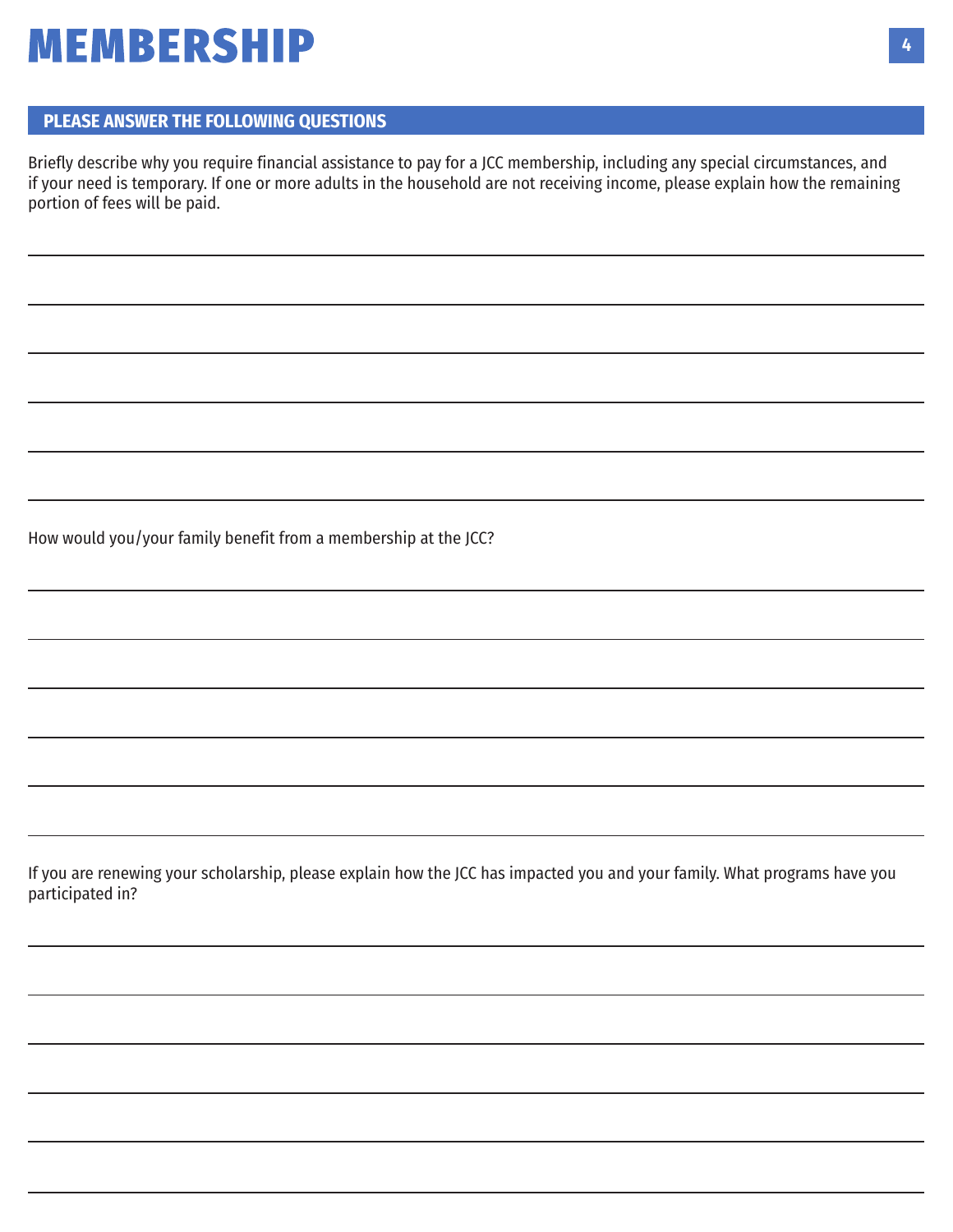# **CAMP & ELC**

| <b>CAMP INFORMATION</b>                                |            |                          |
|--------------------------------------------------------|------------|--------------------------|
| Are you ODJFS qualified?                               | $\Box$ Yes | $\Box$ No                |
| Are you a current member with a JCC family membership? | $\Box$ Yes | $\sqcap$ No <sup>*</sup> |

\*I understand that in order to receive a scholarship for Camp JCC, I will be required to become a member at a discounted rate. **□** Yes **□** No

| <b>CAMPER'S FULL NAME(S)</b> | <b>NUMBER OF</b><br><b>CAMP WEEKS*</b> | <b>AM CARE</b> | <b>PM CARE</b> | <b>LUNCH<br/>ASSISTANCE</b> |
|------------------------------|----------------------------------------|----------------|----------------|-----------------------------|
|                              |                                        |                |                |                             |
|                              |                                        |                |                |                             |
|                              |                                        |                |                |                             |

Camp JCC offers optional AM Care from 6:45 to 8:30 a.m. and PM Care from 3:30 to 6:00 p.m. each day. If you do not select lunch assistance for your camper(s) you will be required to pack a lunch daily. *\*10 weeks max. per camper, specialty camps are excluded from scholarship consideration.*

| <b>MANAGEABLE CAMP JCC WEEKLY PAYMENT</b>                                          |                          |                                     |  |  |
|------------------------------------------------------------------------------------|--------------------------|-------------------------------------|--|--|
|                                                                                    |                          |                                     |  |  |
| <b>ELC INFORMATION</b>                                                             |                          |                                     |  |  |
| Are you ODJFS qualified?<br>Are you a current member with a JCC family membership? | $\Box$ Yes<br>$\Box$ Yes | $\Box$ No<br>$\Box$ No <sup>*</sup> |  |  |

\*I understand that in order to receive a scholarship for the Early Learning Center, I will be required to become a member at a discounted rate. **□** Yes **□** No

| <b>STUDENT'S FULL NAME(S)</b> | <b>BIRTHDAY</b> | <b>FULL TIME PART TIME</b> |
|-------------------------------|-----------------|----------------------------|
|                               |                 |                            |
|                               |                 |                            |
|                               |                 |                            |

Scholarships are valid for one year and new applications must be completed annually. Spaces are limited due to Step Up to Quality ratios.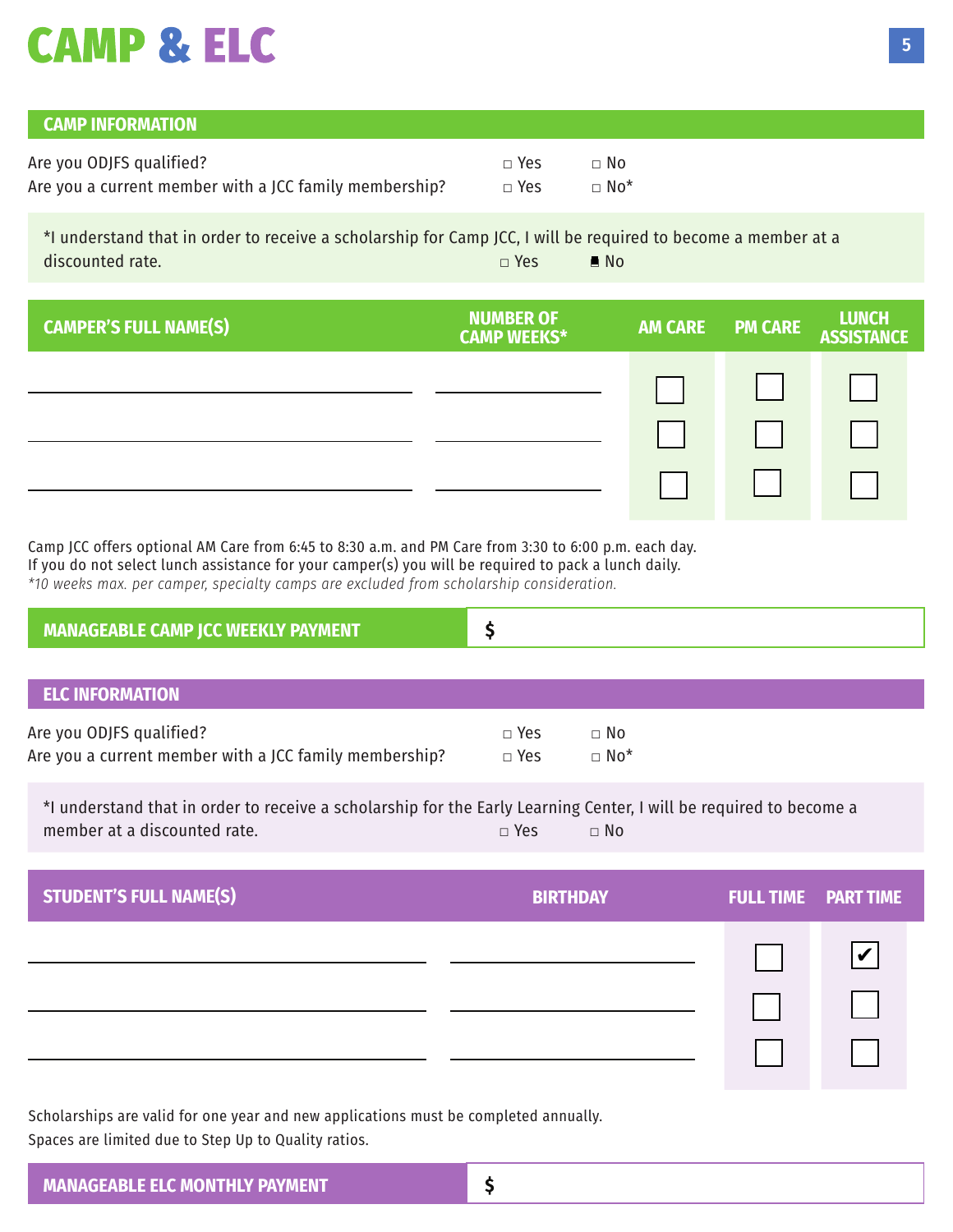### **PAYMENT**

| <b>INITIAL PAYMENT FOR NEW MEMBERS</b> |  |
|----------------------------------------|--|
| <b>REGISTRATION FEE</b>                |  |
| MONTHLY PRORATED AMOUNT                |  |
| CAMP JCC MONTHLY PAYMENT               |  |
| ELC MONTHLY PAYMENT                    |  |
| <b>TOTAL</b>                           |  |

#### **METHOD OF PAYMENT**

| □ Automatic Credit/Debit Card (Payment on 15th of every month.)           |  |  |  |                                                                                           |             |              |             |
|---------------------------------------------------------------------------|--|--|--|-------------------------------------------------------------------------------------------|-------------|--------------|-------------|
| Credit/Debit Card: $\square$ Visa $\square$ Mastercard $\square$ Discover |  |  |  | $\Box$ Amex                                                                               |             |              |             |
|                                                                           |  |  |  |                                                                                           |             |              |             |
|                                                                           |  |  |  |                                                                                           |             |              |             |
|                                                                           |  |  |  | $\Box$ Automatic Withdrawal (Payment on 15th of every month. Please attach voided check.) |             |              |             |
|                                                                           |  |  |  |                                                                                           |             |              |             |
|                                                                           |  |  |  |                                                                                           |             |              |             |
|                                                                           |  |  |  |                                                                                           |             |              |             |
| □ Payment in Full                                                         |  |  |  |                                                                                           |             |              |             |
| Credit/Debit Card: □ Visa                                                 |  |  |  | $\Box$ Mastercard $\Box$ Discover                                                         | $\Box$ Amex | $\Box$ Check | $\Box$ Cash |
| Total payment _____________________                                       |  |  |  |                                                                                           |             |              |             |
|                                                                           |  |  |  |                                                                                           |             |              |             |
|                                                                           |  |  |  |                                                                                           |             |              |             |

### **REQUIRED DOCUMENTATION**

- A copy of your two most recent pay stubs (also for your spouse if applicable)
- Any documentation if you receive SSI, Pension, or any other benefit payments
- Verification of any other source of income

### **CERTIFICATION**

The information provided herein, to the best of my knowledge, is true, accurate, and complete.

Signature \_\_\_\_\_\_\_\_\_\_\_\_\_\_\_\_\_\_\_\_\_\_\_\_\_\_\_\_\_\_\_\_\_\_\_\_\_\_\_\_\_\_\_\_\_\_\_ Date \_\_\_\_\_\_\_\_\_\_\_\_\_\_\_\_\_\_\_\_\_\_\_\_\_\_\_\_\_\_\_\_\_\_\_\_\_\_\_\_